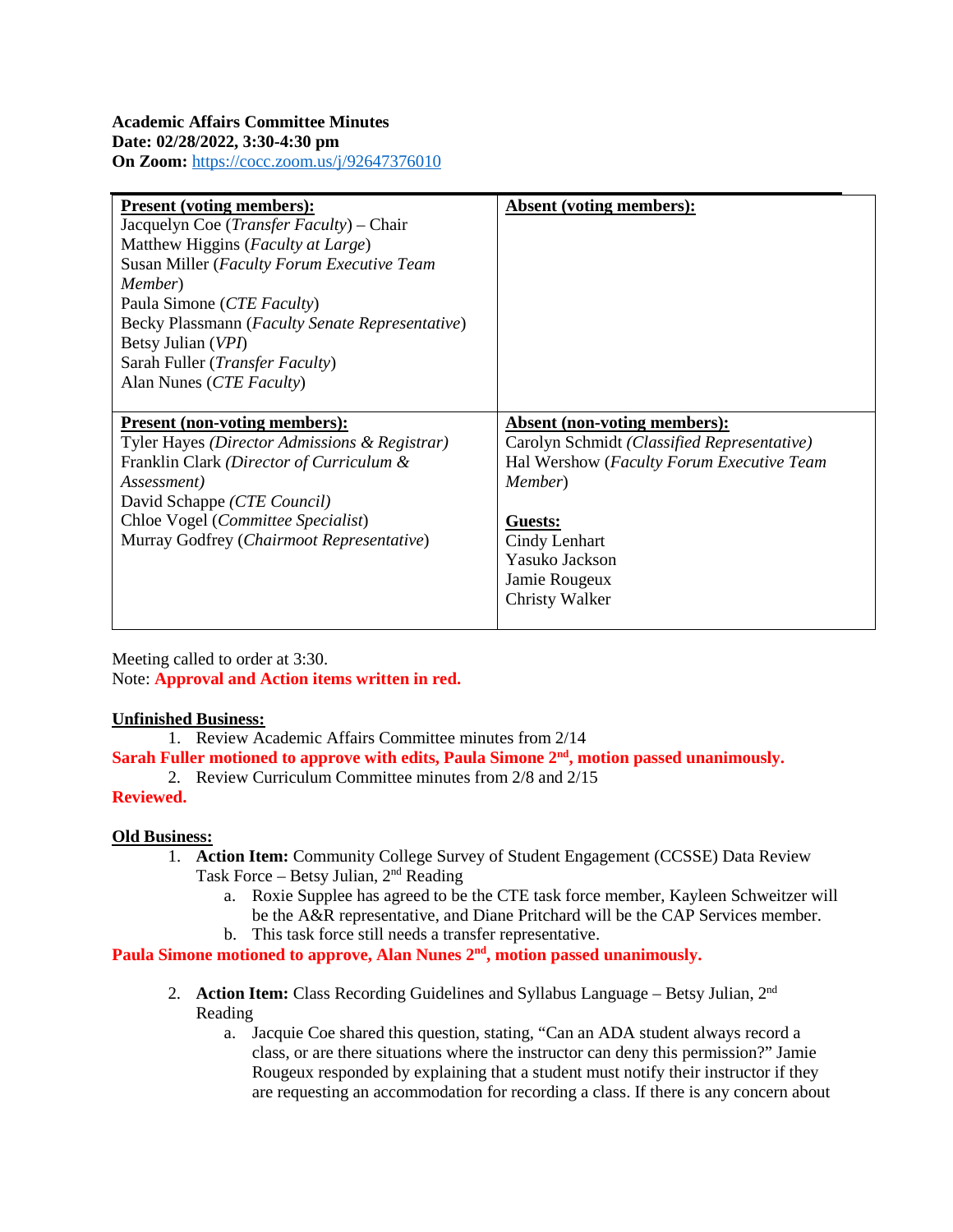recording a class due to sensitive course material, the instructor should contact the ADA office in order to develop a plan to better define the accommodation. What falls under the category of sensitive information must be defined for the student, so that they know when they can and cannot record during a class. Jamie also explained that we should not be advertising classrooms as legally private or confidential spaces.

- b. Before the ADA office grants a student an accommodation, they will see a consent form. Becky Plassmann asked Jamie to send this consent form out to everyone within the Committee.
- c. Instructors have also expressed concern over the manual, noting that it vaguely defines their right to ask students not to record a particular class session. In response to this concern, it was recommended that the instructors contact the Office of Disability Services to clarify on this situation.
- d. The rules in regards to class recordings apply in the same way to both credit and noncredit classes. FERPA applies to any educational setting, not only within credit classes. Essentially, an instructor has to get permission from their students, or has to mask the identities of their students in order to post a recording on a passwordprotected website.
- e. A URL can be shared among many people, a private YouTube URL does not make a recording confidential.
- f. Once the class recording guidelines are solidified, creating a decision tree for faculty may be helpful.

# **Approved Class Recording Guidelines and Syllabus Language:**

## **Class Recording Syllabus Wording:**

"*Students must consult with the instructor before making any auditory or visual recording of any portion of the class. Recording of class sessions will be allowed only with prior permission and within parameters set by the instructor. Recordings are for personal academic use only. It is a violation of Oregon state law and the Family Education Rights and Privacy Act (FERPA) to share or post any information that identifies a student(s) from a class recording. Students with an accommodation regarding class recordings from the Office of Disability Services must make this known to their instructor."* 

**Class Recording GP Manual Wording:** (will also be made available on Faculty Resources Intranet) IF AN INSTRUCTOR WANTS TO RECORD: Federal privacy law (FERPA) restricts the sharing of recordings that identify students outside the class. Instructors must notify students prior to recording any class sessions. If students are identifiable in the recording, the instructor may only post the class recording on that specific class section's LMS site, which is password protected. The recording may not be posted on an LMS shell that is accessible by students in more than a single section (or cross-listed sections) or on any platform other than the LMS. If students are not identifiable in the recording (e.g. audio only, student names and faces obscured or not visible) instructors may share recorded sessions with multiple sections or on other platforms. As long as these parameters are followed, students do not have the right to refuse being recorded.

IF A STUDENT WANTS TO RECORD: A student who has a formal accommodation has the right to record class. If an instructor has concerns about allowing a student with an accommodation to record a class or portion of a class, the instructor should contact the Office of Disability Services to address their concerns.

For students without an accommodation, instructors may choose whether to allow students to record their classes or portions of their classes and should indicate said policy on their syllabus.

In either situation, instructors must notify all students prior to a student recording a class session without identifying the student doing the recording. The instructor may just say "This class may be recorded."

**Becky Plassmann motioned to approve the edits, Paula Simone 2nd, motion passed unanimously.**